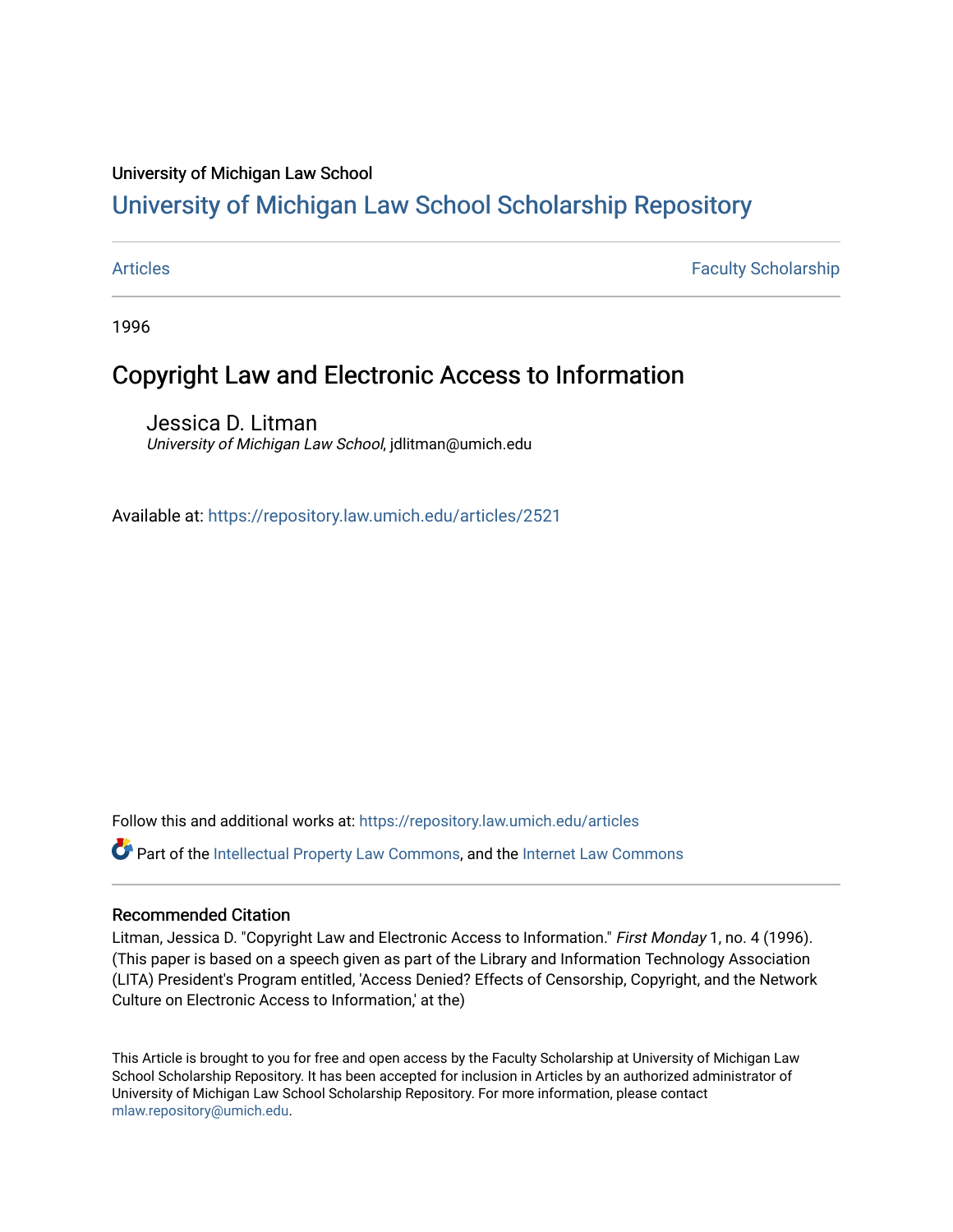

PEER-REVIEWED JOURNAL ON THE INTERNET



#### by [Jessica Litman](#page-7-0)

## **Abstract**

*At the same time as we have been discovering the Internet's enormous potential to enhance access to information and revolutionize the ways libraries do business, the Internet's high profile in popular media has made it the focus of a wide spectrum of fears about the future. This paper focuses on pending proposals to amend copyright law to enhance the control copyright owners wield over the appearance of their works on digital networks. These proposals would stifle libraries' use of the Internet. Libraries and their supporters must participate in the copyright debate, and think creatively about new models for copyright. The paper is adapted from a speech given to the [Library and Information Technology Association a](http://www.ala.org/lita.html)t the 1996 Annual Conference of the American Library Association.*

Digital technology and the Internet have the potential to revolutionize the ways libraries do business, and to open up electronic access to information for millions of people who have not had meaningful access before. You don't need me to tell you that library groups have been looking at this potential for at least a decade. Libraries of various sorts have been gradually getting hooked up to the Internet and have been gradually exploring the potential of digital technology for reserves, for document delivery, for preservation.

## **Information in Electronic Form**

Digital technology promises to address some of the problems caused by the fact that the texts in which we store our information are fragile: they deteriorate, fade, tear, and are vulnerable to vandalism and carelessness. Digital technology may solve the problems we have keeping track of where those texts have gotten to. Digital technology promises the first realistic long-term solution to the extraordinary expense of shelf space (and, as well, the expense of keeping up a comprehensive collection of things for convenient, fast reference, when one's clientele may only want to consult one issue of this or that obscure journal; and that only once every few years). I'm sure that, like me, you have sometimes needed to be at two places at one time, and wished for a matter transmitter. Digital technology gives us what is essentially a matter transmitter for documents. That enables us to stop making otherwise not-very-sensible decisions about what goes into library collections based on the fragility, or heft, or theft-potential of particular hard copies.

Digital technology also promises all sorts of new ways to enable libraries to serve their traditional functions as guardian and provider of our society's information resources. Maybe those possibilities will extend what libraries do, or even, just maybe, transform how they do it. We have already seen what virtual card catalogues and powerful search engines can do to enhance access to information. We are beginning to have some experience with electronic collections and hypertext-enhanced bibliographies. Many university libraries, and even a number of city public libraries, have established a presence on the World Wide Web, and have begun to experiment with things like virtual stacks.

It might be that if these possibilities all got up and running and were adopted on a widespread basis, they would significantly cut into copyright owners' opportunities to exploit their works; it might be that if they got up and running, they would substantially enhance copyright owners' opportunities to earn revenue from their works. We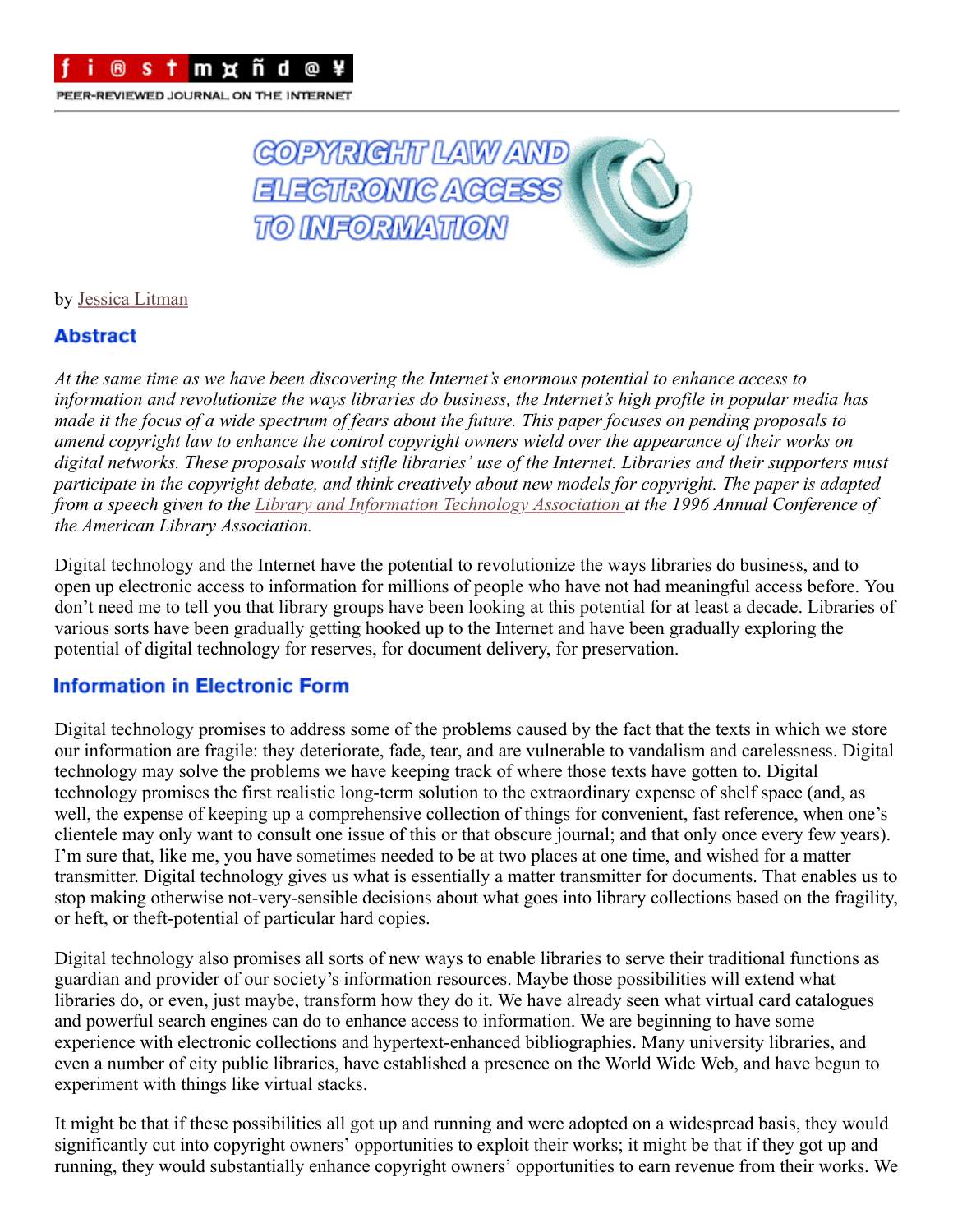don't know, yet. We can't find out unless we try it and see. History tells us that it can be very hard to predict these things: when the home video-cassette recorder hit the market, copyright owners predicted that unless Congress stepped in, the VCR would cause the demise of the American film and television business [[1\]](#page-7-1). Today, the sales of videocassettes earn movie studios more money than theatrical releases, and films make enough money to pay Demi Moore seven million dollars to appear in a new, modernized movie version of "The Scarlet Letter" (a film that could be made only because Hawthorne's book had entered the public domain).

As the potential uses for this technology have become more clear, there has been lots of experimentation going on in libraries across the country, and there has been a great deal of progress. Until about three years ago, though, the progress had been pretty quiet, because the folks who understood digital technology or the Internet well enough to use it were a small crowd. But, in 1993, the "Information Superhighway" suddenly burst into the news, accompanied by the Clinton Administration's promise that the Information Superhighway would be the engine of explosive economic and technological growth.

Once the Info Superhighway became a media darling, it attracted a lot of attention from a lot of people who hadn't much noticed it before. ("E-mail? Is that the thing my kid keeps talking about? What's the "E" stand for?") In many ways, that's when the trouble started. A lot of made-up stories turned very quickly into received wisdom, and the Internet became a focus for a wide spectrum of fears about the future, and fears about the decline of civilization. Members of the United States Congress proposed some especially silly legal responses to those fears. More of those bills got further than they should have, in part because very few people who work on Capital Hill knew much about the Internet, and in part because very few of the groups who relied on the Internet for their daily business had paid lobbyists working on the Hill.

In that context, what has been going on with respect to recent copyright proposals in the United States is of a piece with the Communications Decency Act and other regrettable pieces of Internet-related legislation [[2\]](#page-7-2). The copyright proposals coming out of the Clinton Administration, however, are a lot harder to get people excited about than the Communications Decency Act sort of stuff, and, in their current form, are likely to hit libraries and individuals seeking access to information harder than anyone else.

## **Copyright Law and ElectronicInformation**

When the Internet captured all that media attention, it also captured the attention of copyright owner groups. Most copyright owner groups are used to looking at any incident of uncompensated use in the United States (loan or sale of a used book, for instance) as a blemish on the face of copyright [[3\]](#page-7-3). A use that isn't paid for, that isn't controlled by the rights holder, is invariably unfortunate, wherever it belongs on the spectrum that ranges from undesirable loopholes all the way to outright piracy. Under this way of looking at things, fair use in America is an unfortunate, if probably necessary, evil that needs to be carefully constrained; the fact that copyrights eventually expire is a tragedy that U.S. Congress should address with appropriate legislation; and the detail that copyright does not and has never given copyright owners control over all uses of their works is a drafting problem that will eventually be solved.

There's a competing view, of course. American copyright law has always struck a balance between the public interest in access to works and copyright owners' interests in being able to earn money by exploiting works. Copyright in the U.S. has never given copyright owners rights over all uses of their works, precisely because Congress has always found it important to reserve rights to make many of those uses to the public. The vision of copyright as a carefully calibrated balance is a vision that copyright owners' groups are often not eager to convey to their Senators and Representatives. Consumer and users groups have written in, over the years, to remind Congress that copyright law embodies an important balance. Library groups and schools have persistently reminded Congress about that balance. And Congress's own copyright lawyer, the Register of Copyrights, who runs the Copyright Office (which, after all, is a part of the Library of Congress), has always been careful to remind Senators and Representatives that copyright is intended to strike an equilibrium between enhancing authors' opportunities to exploit the works they create and enhancing users' access to those works. The Register of Copyrights in the United States, Mary Beth Peters, probably knows as much about copyright law as anyone on the planet. Three years ago, however, Bruce Lehman, then the newly appointed United States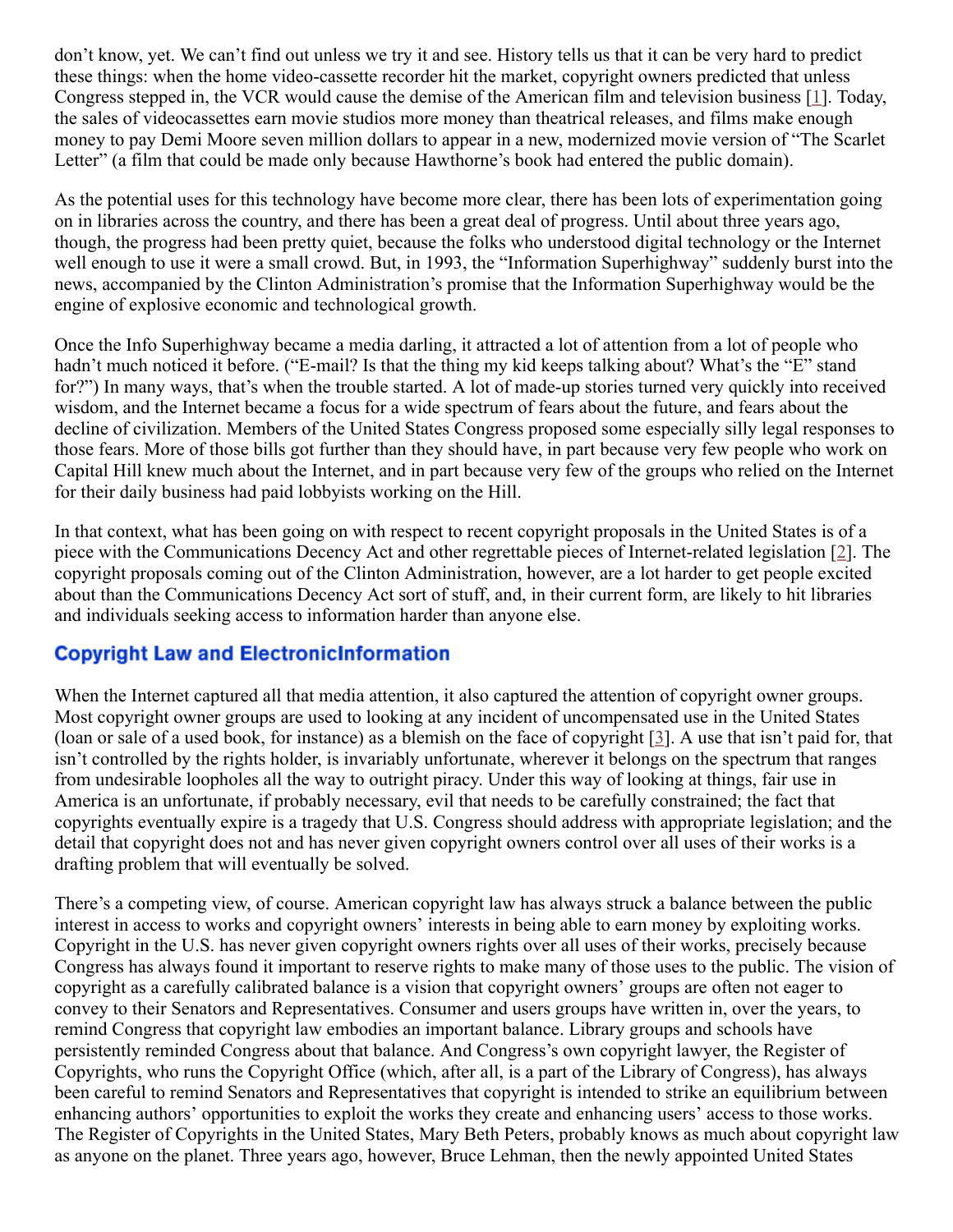Commissioner of Patents, decided that instead of relying on the Register for guidance in copyright matters, Congress ought to listen to the Patent Commissioner.

Now, if you heard any of Commissioner Lehman's early speeches, right after he assumed office, you may recall that he characterized the expansion of copyright markets as an integral part of the Clinton Administration's plan for overall economic expansion. From the Commissioner's point of view, the Internet that he read about in the newspaper (at that point, he had not, apparently, ever signed onto the Internet to take a look for himself) looked like a huge potential market moping around, waiting for somebody to make use of it. Okay, maybe there were schools, scientists, libraries, nerds, and teenagers using the Internet, but no commercial entities were using it for commercial activity.

(Indeed, I shared a podium with Commissioner Lehman last March. He was still insisting that nobody really cared about most of the stuff that was on the Internet now, and we had to strengthen the copyright laws in order to make the Internet an attractive place for people to put content on that folks would want to read. It isn't clear to me what the Commissioner believes that twenty four million Americans are doing when they waste all that time hooked up to the Internet, but they obviously aren't reading anything interesting.)

#### The Working group on **Intellectual Property**

In any event, about three years ago, the Clinton Administration rechristened the Information Superhighway the "National Information Infrastructure" or NII when folks in Washington decided that "Information Superhighway" was a silly-sounding name. An Information Infrastructure Task Force was appointed and charged with formulating plans to harness the untapped potential of the NII, and put it to work to help bring about the American Dream in time for the 1996 Presidential campaign. The Task Force appointed an Intellectual Property Working Group, chaired by Commissioner Lehman. This Group put out a Report telling a story about how current copyright law applies to what happens on the Internet, and how copyright law needs to change to enable the Internet to reach its full potential as a commercial market for information and entertainment products.

The story the Task Force told, in a document that's known colloquially as the "White Paper," is that current copyright law already gives the copyright owner comprehensive control over every appearance or use of its works on the Internet  $[4]$  $[4]$ . Just to nail that down and make it perfectly clear, the report recommended that Congress should enact a modest amendment giving copyright owners even more comprehensive control over every single itty bitty appearance or use of their works over the Internet. The White Paper came with its own proposed implementing legislation; the legislation was introduced last fall, and it quickly attracted bipartisan support  $[5]$  $[5]$ . Initially, there were not many who thought that the legislation was a bad idea: a few copyright teachers, online service providers like Compuserve and America Online, a consumer electronics lobby, and most library organizations.

The library organizations had been on the case from the beginning: Back in 1993, when Patent Commissioner Bruce Lehman convened the Task Force's Working Group on Intellectual Property, the library community didn't just sit back and wait for the Administration to make its proposals. Fifteen American library and information organizations got together in September, 1993 in Washington and adopted a consensus document, outlining intellectual property principles that were crucial in making plans to develop the Information Superhighway. The consensus document stressed the importance of first amendment values and respect for intellectual freedom. It also stressed protection of privacy and the need for balance in copyright law. The document discussed how important it was to ensure that the public had wide access to information in a variety of forms, and it emphasized the need for interoperable, compatible hardware and software, and the standards that make that compatibility possible.

The library community sent a representative to the first, preliminary public hearing before the Working Group in November of 1993 [\[6](#page-7-6)]. It also sent written statements to the Working Group [\[7](#page-7-7)]. When the Working Group came out with an alarming preliminary draft proposal [\[8\]](#page-8-0), library groups sent representatives to Chicago, Los Angeles, and Washington to testify at public hearings [[9\]](#page-8-1). Members of library groups like the American Library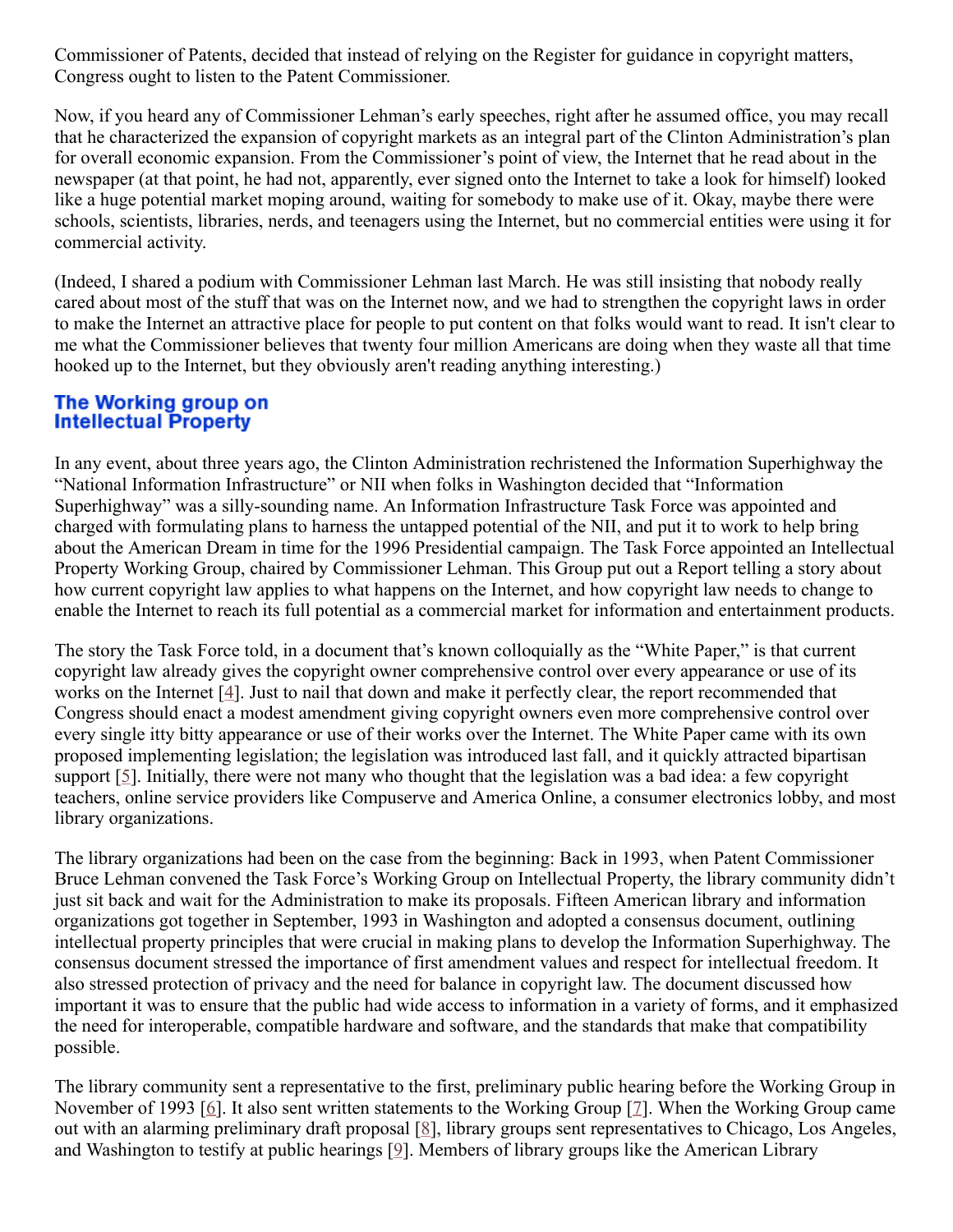Association and the Association of Research Libraries requested meetings with the Administration, filed comments with the Working Group, and wrote letters to the Administration's Office of Management and Budget.

## "Fair Use in the Electronic Age"

Seven different American library groups put together a statement called "Fair Use in the Electronic Age: Serving the Public Interest" in response to the Administration's draft proposal  $[10]$  $[10]$ . The statement was, one would think, pretty uncontroversial. Let me quote a small part of it:

#### **Without infringing copyright, the public has a right to expect:**

- to read, listen to, or view publicly marketed copyrighted material privately, on site or remotely;
- to browse through publicly marketed copyrighted material;
- to experiment with variations of copyrighted material for fair use purposes, while preserving the integrity of the original;
- to make or have made for them a first generation copy for personal use of an article or other small part of a publicly marketed copyrighted work or a work in a library's collection for such purpose as study, scholarship, or research; and
- to make transitory copies if ephemeral or incidental to a lawful use and if retained only temporarily.

#### **Without infringing copyright, nonprofit libraries and other Section 108 libraries, on behalf of their clientele, should be able:**

- to use electronic technologies to preserve copyrighted materials in their collections;
- to provide copyrighted materials as part of electronic reserve room service;
- to provide copyrighted materials as part of electronic interlibrary loan service; and
- to avoid liability, after posting appropriate copyright notices, for the unsupervised actions of their users.

#### **Users, libraries, and educational institutions have a right to expect:**

- that the terms of licenses will not restrict fair use or other lawful library or educational uses;
- that U.S. government works and other public domain materials will be readily available without restrictions and at a government price not exceeding the marginal cost of dissemination; and
- that rights of use for nonprofit education apply in face-to-face teaching and in transmittal or broadcast to remote locations where educational institutions of the future must increasingly reach their students.

The premise of this "users' bill of rights" statement is that the benefits of new technology shouldn't be arrogated solely to publishers. When new technology makes it easier for libraries to perform what have, after all, always been their core functions, they should be able to do so. Technology shouldn't be an excuse to shift the balance that American copyright law has always struck, to tilt the law towards publishers and away from libraries and users.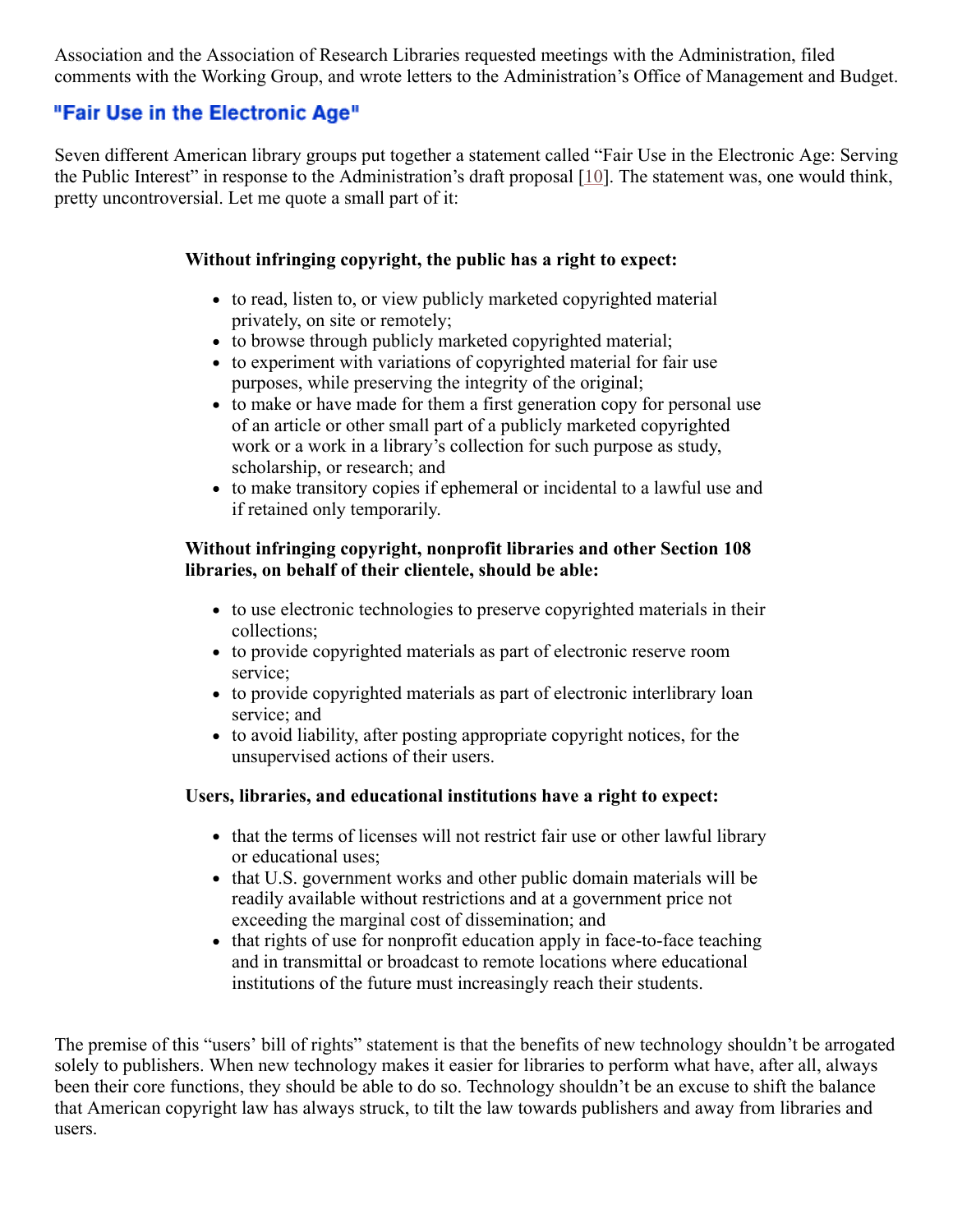The White Paper's approach, though, doesn't talk about balance: indeed, it suggests that calls for enhanced public access to copyrighted materials are thinly disguised attempts to tax copyright owners — and only copyright owners — to achieve goals society seems unwilling to subsidize  $[11]$  $[11]$ . If libraries can't get away with stealing the chairs and tables and bookshelves they use, if they have to pay for electricity, why should copyright owners be expected to permit libraries or anyone else to use their valuable intellectual property for free?

The bulk of the Report is a long (and I would argue, distorted) description of current American copyright law that suggests that, if properly interpreted, the law already makes common usage of digital media illegal [[12\]](#page-8-4). Most fundamentally, the Report argues, using a computer to look at or read a document is potentially copyright infringment, because a copy of the document is made in the random access memory (RAM) of the computer [[13\]](#page-8-5). Each time a member of the public reads a work that has been reduced to digital form, the use of a computer would create a copyright event; every act of reading or viewing would involve an actionable reproduction. Once we understand that this is how the law already treats things, the White Paper tells us, there's no need to amend it except to make small changes at the edges; nail things down, as it were.

## **The Legislative Agenda**

The most important of those small changes, which is contained in bills currently pending in both the U.S. House and Senate, would give copyright owners a new right to "transmit" copyrighted works [[14\]](#page-8-6). That way, even if it turns out that reading a document doesn't violate the reproduction right, any remote transmission of a document, from one computer to another, without the copyright owner's permission, will violate the copyright law.

Let me translate that: the Working Group's response to the possibilities I outlined at the beginning is "don't even try." Libraries can use digital technology for limited preservation purposes, but not for document delivery. Don't try to loan one of your digital preservation copies to a patron, for instance, or make it available for in-library browsing at the computer you've set up next to your reference desk. Indeed, things that I would argue are ambiguously legal uses of the technology today would be illegal under the interpretation of copyright law that's laid out, in excruciating detail, in the White Paper. No first sale doctrine in the digital environment — you can't lend works electronically, period. No rights for you or your patrons to browse electronic documents even if the library owns lawful copies. Even though technology makes it possible for you to perform library services for people who don't or can't physically enter the library, it is and should be illegal to do that unless you have first purchased a license from the owner of the copyright of every work you want to make available to remote users.

This Report came out of the Task Force last summer, and implementing legislation was introduced in both houses of Congress immediately by sponsors from both parties. The Patent Commissioner then took the gist of the White Paper to Geneva (the headquarters of the World Intellectual Property Organization), and proposed it as the basis for a new copyright treaty that everyone in the world could sign on to. Initially, the idea was that Congress would pass the bills this past spring, the World Intellectual Property Organization would get this new treaty all ready to be signed by the end of 1996, and then we could all march off into the digital future with our copyrights secure. A second piece of the game plan, which has been pushed in Geneva and introduced in Congress in a free-standing bill, would "solve" the pesky problem that copyright has never protected the factual data contained in databases, by establishing a new species of intellectual property protection that would prohibit the extraction of data [[15\]](#page-8-7). All of these copyright "improvements" got put on the fast track on the ground that they were essentially uncontroversial, and nobody important opposed them.

The thing is, libraries and their associations are important. I've spent most of my years in law teaching as a copyright legislative historian, and one of things that has fascinated me is what causes some bills to pass and others to get stuck. Copyright bills pass when deals get made that persuade all sizable interest groups that they can live with the legislation; bills get stuck, sometimes for years, if an interest group of any appreciable importance remain unwilling to sign off on it. If the various American library groups stick together in opposition to the proposals, and don't cave in, I believe that these bills cannot pass. Congress (and copyright owners) are used to library groups settling for crumbs, so it may take some time for them to figure out that libraries won't back down this time, but if they don't back down, I believe these bills are history.

# **A New Coalition**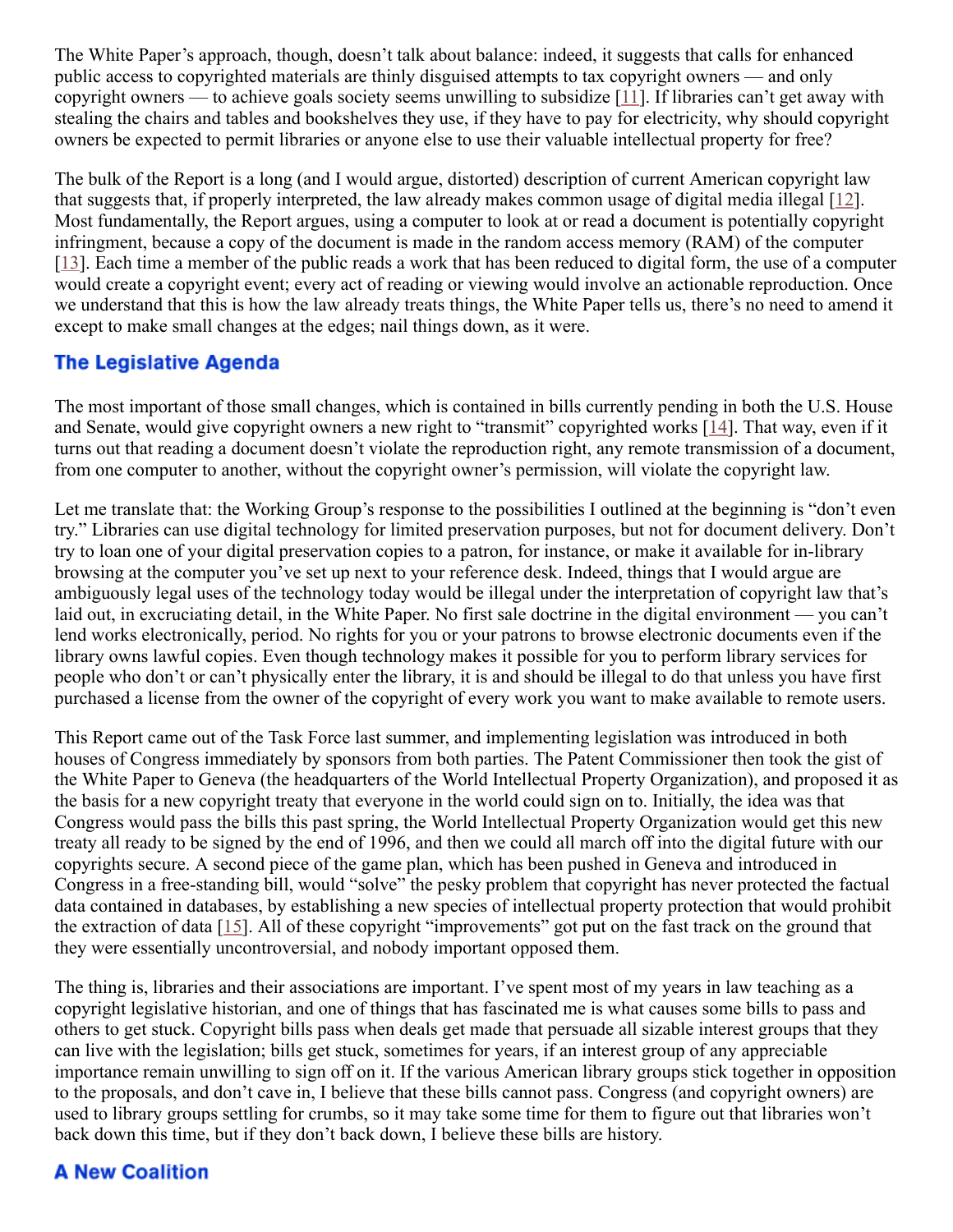So far, that strategy has been working. Library groups joined forces with consumer electronics manufacturers, software and computer companies, communications companies, teachers, Internet civil liberties groups, online service providers, consumer protection organizations and writers, and formed an *ad hoc* organization to try to slow this juggernaut down, and introduce some balance into its provisions. That organization is named the Digital Future Coalition. It testified before the U.S. Senate and submitted written testimony to the U.S. House. It proposed a series of amendments to the pending legislation. It has its very own World Wide Web site at [http://www.dfc.org/dfc/.](http://www.dfc.org/dfc/)

The Digital Future Coalition deserves substantial credit for helping to make sure that the legislation didn't pass Congress this spring, and probably won't pass Congress this year. It is much harder to influence developments in Geneva, but the Digital Future Coalition is certainly trying to make sure that the White Paper proposal doesn't become a binding treaty without further debate and modification. That effort is ongoing. I don't want to paint the Digital Future Coalition as a knight riding in on a white horse — the Coalition brings together a lot of very different interests all of whom found the vision of copyright law embodied in the White Paper and in the pending legislation threatening. The uncommon nature of the alliance attracted a lot of attention, and that gave the Coalition some leverage to challenge the proposals on the table. It has turned out to be one effective tool in an effort to meet the very specific threat that Congress would enact unwise legislation before anyone had a serious chance to consider its implications.

## **New Models -- and Old Ones**

But, once we've dealt with the current specific threat, we won't be done. We need to figure out a way to assuage the fears of copyright owners, and give them the ability to exploit their works in digital media, while not hamstringing the public's access to information, both in libraries and from their homes. That means we need to think pretty creatively about new models for copyright, and it means that people — in general — need to understand a lot more than they have about how current copyright law works. Copyright specialists have invested a great deal of time and energy in becoming expert in the complicated and arcane ways of the extant copyright law. They can, understandably, be resistant to challenges to the old models for doing business. They may be tempted to dismiss calls for change that come from those who are not adept in the ways of copyright, as proceeding from misunderstandings about the way the current system is intended to work or the goals it ought to advance. But it is important that the essentials of the law be considered in a wider forum that the periodic conventions of copyright specialists. We cannot afford to let this debate on our copyright policy (and our information policy) remain between lawyers for copyright owners and lawyers for VCR and computer manufacturers and lawyers for libraries and educational groups. We as a society can't afford to allow copyright owners to grab up broad rights merely by claiming to have owned them all along.

I have a two-year old at home, and he has been teaching me to think about property rights from a different perspective. When my son wants to eat an apple, he says "I want my apple." When he wants an apple so that he can throw it on the floor, he says, "I want my apple." When he wants the apple that I'm eating, he says "I want my apple." When he wants the apple some stranger is eating, he says "I want my apple." He didn't make the apple, or grow the apple, or even buy the apple, but he wants the apple, and that makes it his apple. And, when he doesn't get "his" apple, he can get pretty upset — he's two years old, after all. So, when it isn't really inconvenient, I am probably more likely to give him an apple than to explain why it really isn't his apple at all. In the short term, that buys me a large hunk of peace, but it isn't really a viable long-term strategy: last week, we were walking down the street when he saw somebody's brand new, shiny, red Toyota parked at the curb and insisted "I want my car!"

The copyright owner groups lined up in support of the White Paper proposal to make the Internet safe for current copyright owners have been reminding me of my son, lately. There's this Internet out there, and it's scary, because it threatens them with loss of control over their products. And, because they're frightened, they want a lot of reassurance in the form of new rights to control other people's uses of their works, and their strategy for getting them is to insist that they are, already, their rights. It's a lot of trouble to explain and explain and explain that the rights they want are not and have never been their rights. It's a whole lot of trouble to be on the receiving end of the kinds of tantrums they can throw: they can send menacing letters from lawyers; they can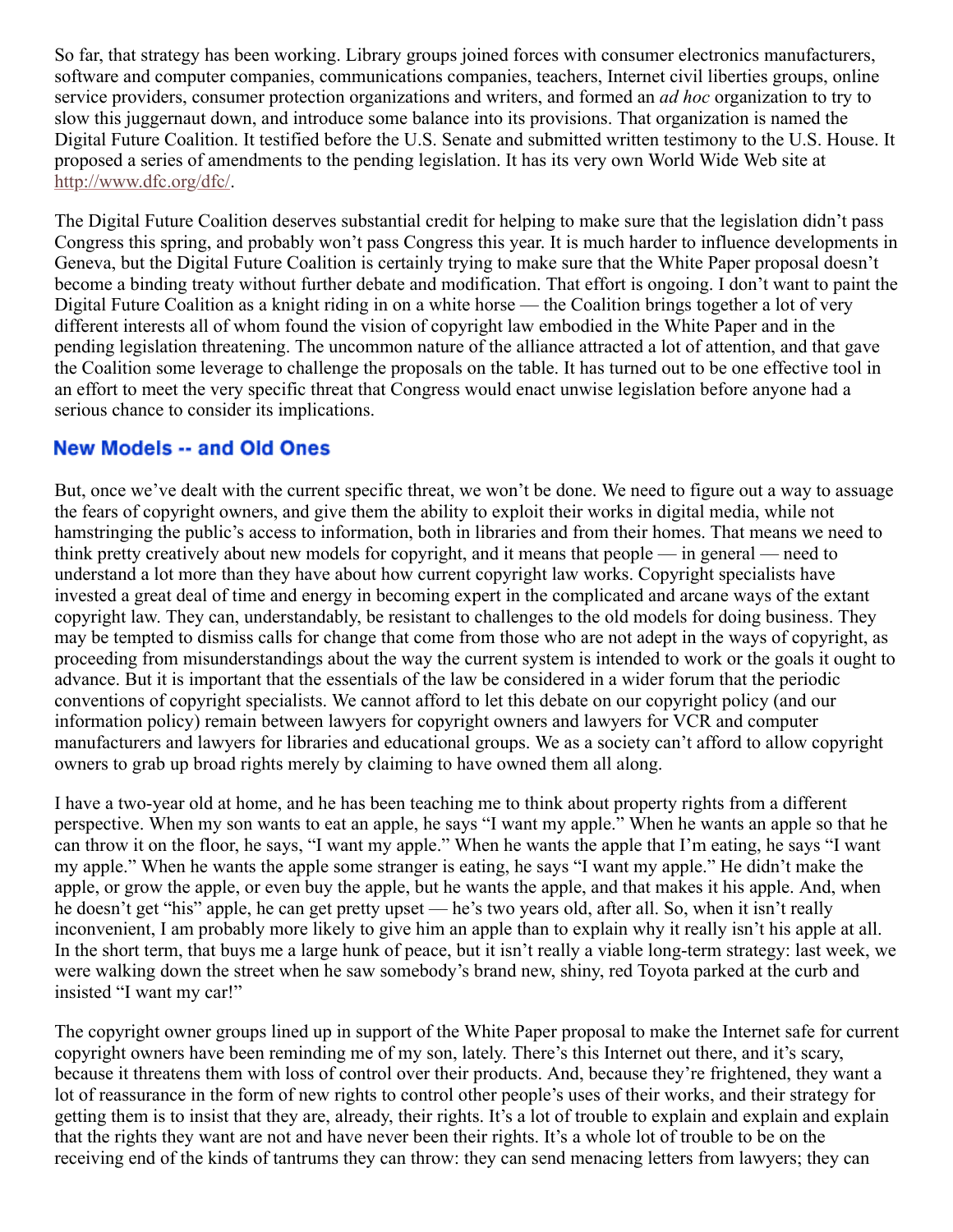threaten to drag folks into court. But, if every time they insist that some legal right they'd like to have is "their" property already, we just hand it over, then we shouldn't really be too surprised if they act like two-year olds every time they want something that they aren't entitled to. **HE** 

## <span id="page-7-0"></span>**The Author**

**Jessica Litman** is Professor of Law, Wayne State University E-mail: litman [at] mindspring [dot] com

## **Notes**

>his paper is based on a speech given as part of the Library and Information Technology Association (LITA) President's Program entitled, "Access denied? Effects of censorship, copyright, and the network culture on electronic access to information." It was moderated by LITA President Michele Newberry at the July, 1996 annual American Library Association Conference in New York City.

<span id="page-7-1"></span>1. Howard Wayne Oliver, Executive Secretary of AFTRA (American Federation of Television and Radio Artists) told the U.S. House Subcommittee:

> "Unless we do something to ensure that the creators of the material are not exploited by the electronics revolution, that same revolution which will make it possible for almost every household to have an audio and video recorder will surely undermine, cripple, and eventually wash away the very industries on which it feeds and which provide employment for thousands of our citizens."

Home Recording of Copyrighted Works: Hearings on H.R. 4783, H.R. 4794, H.R. 4808, H.R. 5250, H.R. 5488, and H.R. 5705 Before the Subcomm. on Courts, Civil Liberties and the Administration of Justice of the House Comm. on the Judiciary, 97th Cong. 2d Sess. 142 (1982).

<span id="page-7-2"></span>2. Telecommunications Act of 1996, Pub. L. No. 104–104, 110 Stat. 143. See *ACLU v. Reno*, No. 96–963 (E.D. Pa. 6/12/96).

<span id="page-7-3"></span>3. I refer here to my colleagues at the Creative Incentive Coalition [or [CIC\]](http://www.cic.org/), Information Industry Association, [ASCAP](http://www.ascap.com/) [and](http://www.mpaa.org/) [BMI](http://bmi.com/)[, A](http://www.mpaa.org/)[ssociation of American Publishers,](http://www.publishers.org/)[, S](http://www.mpaa.org/)[oftware Publishers Associatio](http://www.spa.org/)[n, and Motion Picture](http://www.mpaa.org/) Association of America.

<span id="page-7-4"></span>4. Information Infrastructure Task Force, *Intellectual property and the National Information Infrastructure: The report of the Working Group on Intellectual Property Rights*. Washington, D.C., 1995 [hereinafter referred to as the White Paper]. See <http://www.uspto.gov/web/ipnii/>.

<span id="page-7-5"></span>5. See S. 1284, 104th Cong., 1st Sess. (1995); H.R. 2441, 104th Cong., 1st Sess.(1995).

<span id="page-7-6"></span>6. See, *e.g.*, Intellectual Property Issues Involved in the National Information Infrastructure Initiative: Public Hearing Before the National Information Infrastructure Task Force Working Group on Intellectual Property, Nov. 18, 1993 at 58 (testimony of Robert L. Oakley, for the American Association of Law Libraries, Association of Research Libraries, American Library Association, Medical Library Association, Association of Academic Health Science Library Directors, Special Libraries Associations, Association of American Universities, National Association of State Universities and Land Grant Colleges, Coalition for Network Information, EDUCOM, CAUSE, and the National Coordination Committee for the Promotion of History).

<span id="page-7-7"></span>7. See, *e.g.*, Association of Research Libraries, "Detailed comments on *Intellectual property and the National Information Infrastructure*: A preliminary draft," URL:

[gopher://arl.cni.org:70/00/scomm/copyright/nii/admin/detail;](gopher://arl.cni.org:70/00/scomm/copyright/nii/admin/detail) American Library Association and Association of Research Libraries, "Reply comments on *Intellectual property and the National Information Infrastructure:* A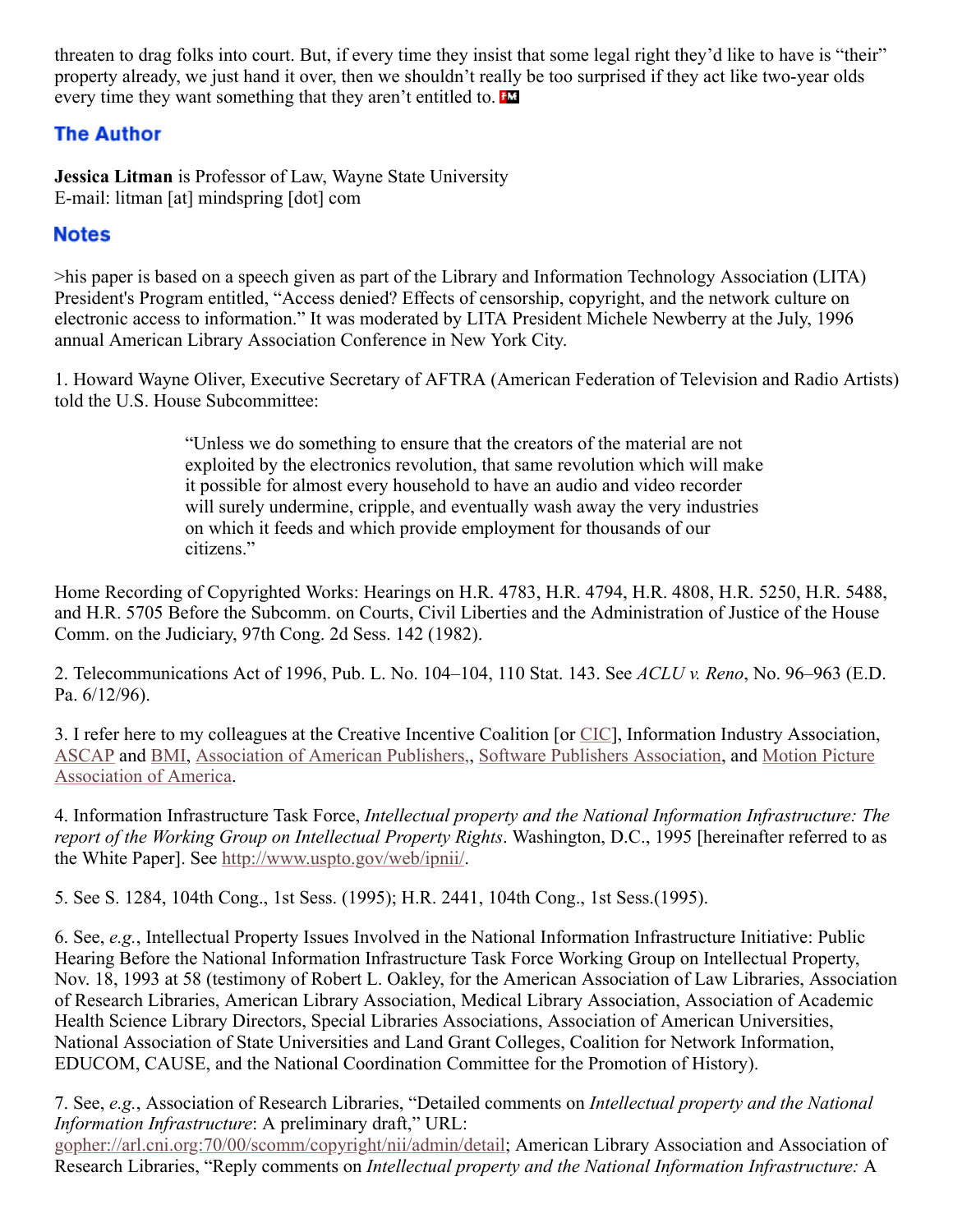preliminary draft of the report of the Working Group on Intellectual Property Rights" (Oct. 21, 1994), URL: <gopher://arl.cni.org:70/00/scomm/copyright/nii/admin/ala>.

<span id="page-8-0"></span>8. See Information Infrastructure Task Force, *Intellectual property and the National Information Infrastructure: A preliminary draft of the report of the Working Group on Intellectual Property Rights* (July 7, 1994). Washington, D.C., 1994, also known as the Green Paper.

<span id="page-8-1"></span>9. See public hearing at Andrew Mellon Auditorium [Washington, D.C.] Before the Information Infrastructure Task Force Working Group on Intellectual Property Rights, September 22, 1994 at 62–64 (testimony of Lucretia McClure for the Medical Library Association and the Association of Academic Health Science Library Directors); Public hearing at the University of Chicago before the Information Infrastructure Task Force Working Group on Intellectual Property Rights, September 14, 1994, at 5–9 (testimony of Edward J. Valauskas for the American Library Association); Public hearing at University of California Los Angeles before the Information Infrastructure Task Force Working Group on Intellectual Property, September 16, 1994, at 32–36 (testimony of Gloria Werner for the Association of Research Libraries).

<span id="page-8-2"></span>10. The Association of Research Libraries, American Association of Law Libraries, American Library Association, Association of Academic Health Sciences Library Directors, Medical Library Association, Special Libraries Association and Art Libraries Society of North America, *Fair use in the electronic age: Serving the public interest* (Jan 18, 1995), available at URL: [http://arl.cni.org/scomm/copyright/uses.html.](http://arl.cni.org/scomm/copyright/uses.html)

<span id="page-8-3"></span>11. See White Paper, supra note 4, at 84.

<span id="page-8-4"></span>12. See Jessica Litman, "Revising copyright law for the information age," 75 *Oregon L. Rev.* 19 (1996).

<span id="page-8-5"></span>13. See White Paper, supra note 4, at 64–66. Copyright has always given copyright owners an exclusive reproduction right; it has never before now given them an exclusive reading right — and it is difficult to argue that Congress intended to enact a law giving copyright owners control of reading. The argument that it can be so interpreted relies on a Ninth Circuit case decided a couple of years ago, involving a fairly ugly dispute involving a computer lease. The court ruled that it was copyright infringment for an unauthorized third party service provider to so much as turn one of the leased computers on, because turning the machine on caused the operating system program to boot into RAM, and booting the program into RAM created an unauthorized reproduction. See *MAI Systems Corp v. Peak Computer, Inc.*, 991 F.2d 511 (9th Cir. 1993). The legislative history of the copyright law indicates that that the court misread the statute, see H.R. Rep. No. 1476, 94th Cong., 2d Sess. 52–53, 62 (1976), and the case has attracted widespread criticism. See, *e.g.*, Pamela Samuelson, "Legally speaking: The NII Intellectual Property report," 37 *Communications of the ACM*, December 1994, at 12; James Boyle, "The debate on the White Paper," URL:

<http://www.harvnet.harvard.edu/online/moreinfo/boyledeb.html>(also available at URL:

[http://www.clark.net/pub/rothman/boyle.htm\)](http://www.clark.net/pub/rothman/boyle.htm). In the past few years, however, a couple of courts have followed the *MAI Systems* case, and no court has expressly repudiated it. See *Triad Systems Corp. v. Southeastern Express Co.*, 1994 U.S. Dist. LEXIS 5390 (N.D. Cal.), aff'd in relevant part, 1995 U.S. App. LEXIS 24426 (9th Cir.),cert. denied, 116 S. Ct. 1015 (1996); *Advanced Computer Services v. MAI Systems Corp.*, 845 F. Supp. 356 (E.D.Va1994). In any event, the White Paper seized on this case, called it well-settled law, and then generalized from it to create what is, in essence, an exclusive reading right for works in digital form.

<span id="page-8-6"></span>14. See S. 1284, 104th Cong., 1st Sess. (1995).

<span id="page-8-7"></span>15. H.R. 3531, 104th Congress; 2nd Session (May 23, 1996), makes it illegal to "extract, use or reuse" any substantial portion of the contents of a database, or to engage in "repeated or systematic extraction, use or reuse of insubstantial parts" of a database. The bill covers both electronic databases and conventional databases, since database is defined to include any collection of data in a systematic arrangement. There is a requirement that the database proprietor sustain economic damage to recover, but the actionable damage is defined broadly to include using or conveying data in any situation in which the database proprietor has a demonstrable interest in licensing the use. The repeated reference to the 1996 *World Almanac* by the "Ready Reference" desk of a city library in response to telephone inquiries would appear to come within the prohibitions of the bill.